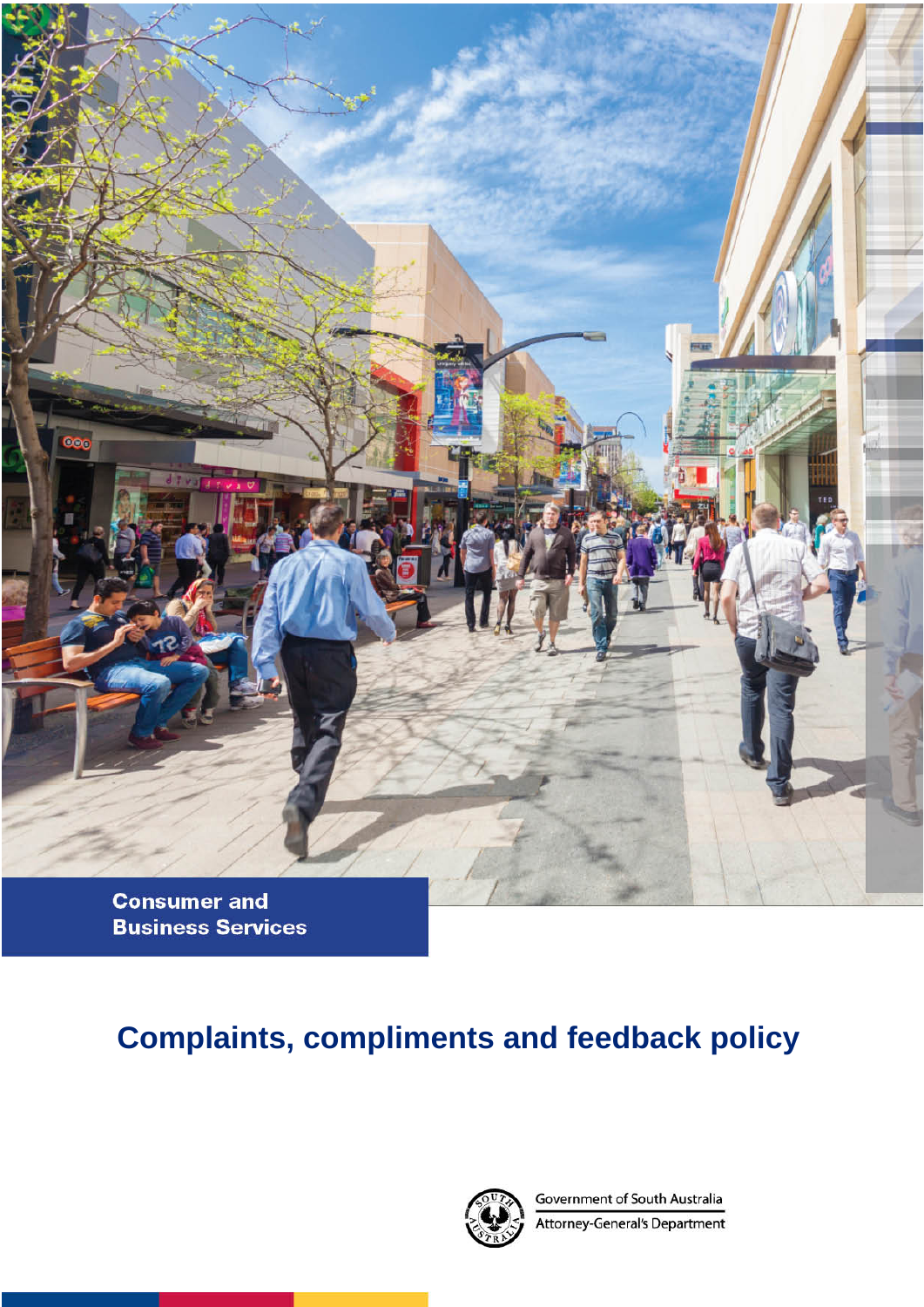# **1. Introduction**

### **Consumer and Business Services**

Consumer and Business Services (CBS) is a division of the South Australian Government's Attorney-General's Department. CBS is comprised of the former Office of Consumer and Business Affairs (OCBA) and the Office of the Liquor and Gambling Commissioner (OLGC).

CBS ensures that laws affecting consumers, traders and businesses in South Australia are fairly and effectively administered. CBS provides a diverse range of services to support the everyday activities of South Australian citizens including consumers, traders or businesses.

### **Purpose**

The purpose of this policy is to document CBS' position in relation to complaints, compliments and feedback received about our services. The intended audience of this document is CBS customers, external stakeholders and other interested parties. CBS staff should also be aware of the principles outlined within this policy.

The policy outlines:

- Why customer feedback is important and valued by CBS
- The scope of the policy
- The quiding principles which shape this policy
- Management of customer feedback
- Pathways available for reviewing or escalating your feedback.

# **2. Why customer feedback is important**

CBS is committed to providing the best service it can in every interaction, without discrimination. This is outlined in more detail in our CBS Customer Service Charter.

CBS encourages and welcomes complaints, compliments and general feedback about our services. By maintaining a culture whereby the feedback provided by customers is listened to and valued, CBS remains in a position to continually grow and develop as an agency.

Complaints provide an opportunity to resolve an issue identified with our services and provide learning opportunities to assist CBS in refining its processes. Compliments allow CBS to recognise what is working well. This knowledge can then be reapplied to other areas within CBS to create further improvements and refinements to the service that we provide. As such, CBS is dedicated to actively incorporating feedback, whether it is positive, negative or neutral, into its processes to improve customer service performance and efficiency. Without feedback, CBS would lose an opportunity for self-assessment and growth.

Our guiding principles, outlined below, describe CBS' commitment to remaining open, responsive and respectful of all customer feedback received.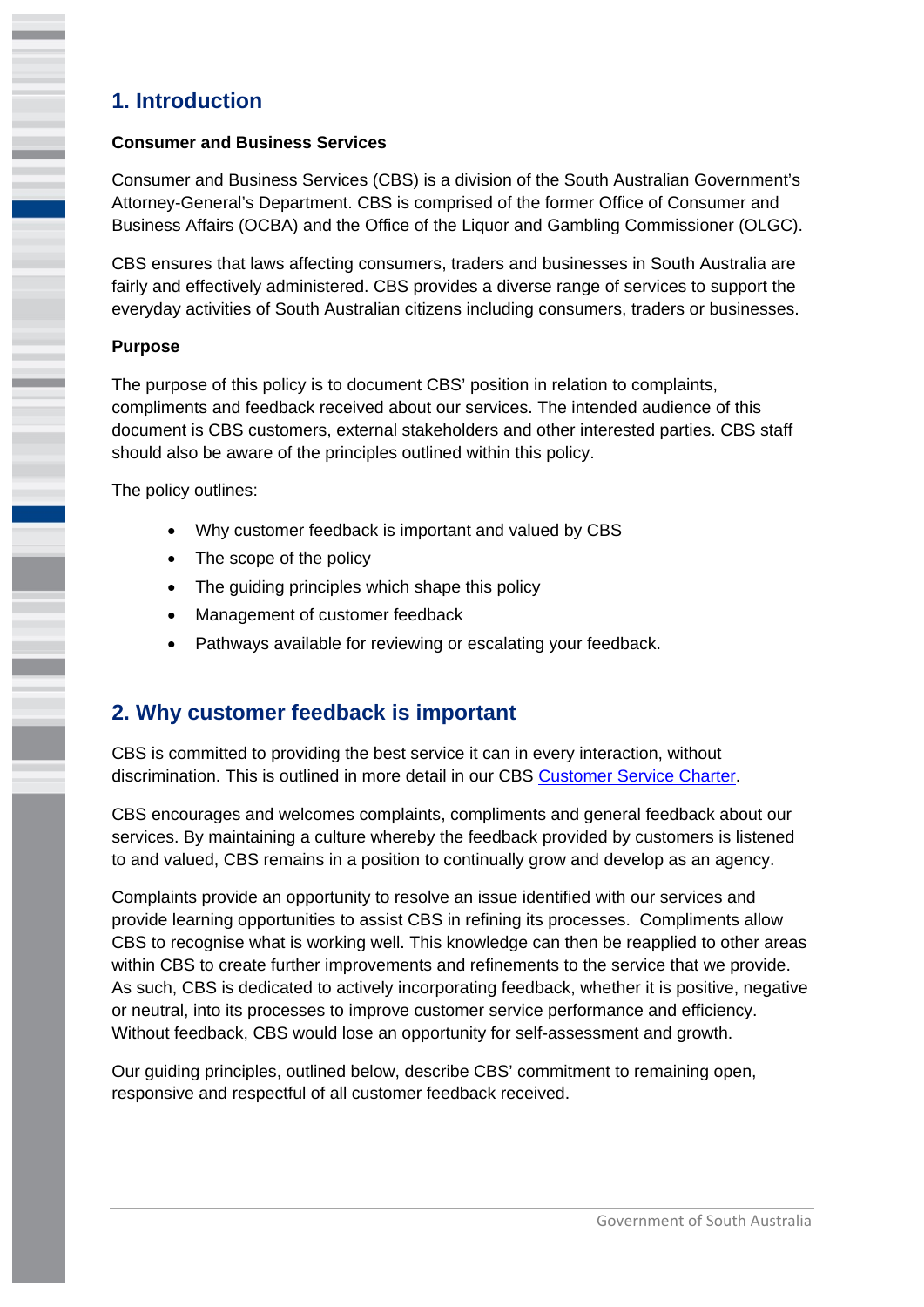# **3. Scope**

I

### **Who needs to comply with this policy?**

This policy applies to all members of CBS staff. This policy does not apply to statutory officers or authorities.

### **What is covered by this policy?**

This policy relates solely to feedback received about CBS from its customers and external stakeholders. Customer feedback collectively includes: complaints, compliments and general feedback.

### **Definitions**

| Complaint:           | An expression of dissatisfaction made to CBS relating to its products,<br>services, staff or the handling of a complaint, where a response or<br>resolution is explicitly or implicitly expected.                                            |
|----------------------|----------------------------------------------------------------------------------------------------------------------------------------------------------------------------------------------------------------------------------------------|
| Compliment:          | Positive feedback about CBS relating to its products, services, staff<br>or the handling of a complaint. It may recognise a skill, behaviour or<br>activity of CBS as a whole, a particular Business Unit, or an<br>individual staff member. |
| General<br>Feedback: | Opinions, suggestions, or expressions of concern made about CBS,<br>its services, staff or its handling of a complaint, where there is no                                                                                                    |

explicitly or implicitly expected response or resolution.

### **What is not covered by this policy?**

This policy does not apply to enquiries or requests for service such as:

- Any enquiry seeking information or explanations on CBS' policies or procedures
- Any request for service or action which forms the core business of CBS' services or
- Consumer complaints against businesses and traders in Australia.

### **This policy does not apply to disagreements or grievances regarding:**

- Government policy
- Any formal decision which has a prescribed avenue of appeal
- Judicial decisions
- Internal complaints from CBS staff or a panel selection process.

### **Misconduct and corrupt practices**

Matters concerning the conduct and practice of public officers and public authorities in South Australian public administration, specifically corruption, misconduct and maladministration should be reported via the Independent Commissioner Against Corruption at icac.sa.gov.au.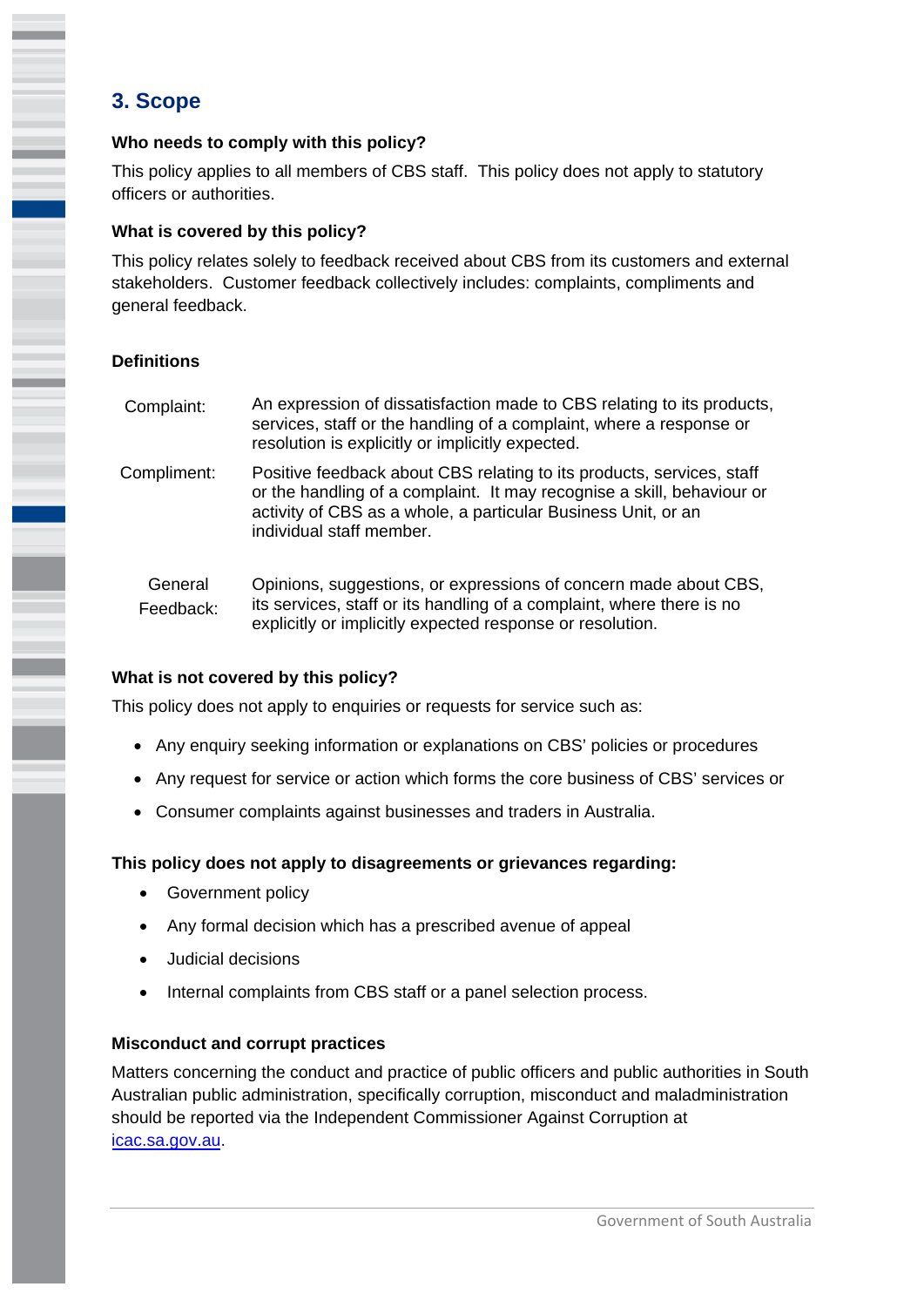# **4. Guiding principles**

ī

CBS is committed to the following key principles:

- **Visibility** CBS will provide information about the 'how and where' to provide customer feedback. This policy will be provided online to the public and staff.
- **Accessibility** Customers can easily submit feedback through a variety of methods which offer flexibility and convenience (see section 6). Persons with language barriers and persons with hearing or speech impediments will be accommodated through assistive technology / services.
- **Responsiveness** All customer feedback will receive timely acknowledgement including confirmation that CBS has received the feedback. CBS will provide a response within the required 10 working day response target.
- **Objectivity and fairness**  CBS will respond to customer feedback in an equitable, objective and unbiased manner with a view to resolution where applicable.
- **Customer focused**  A customer-focused approach will be adopted and the rights of customers to disagree with us will be respected and supported by promoting an open, responsive, non-confrontational and friendly process.
- feedback provided which may challenge CBS to review its existing processes. **Ensure no detriment** – No fees will be charged to submit customer feedback. CBS will not discriminate against a customer or treat them adversely because of particular
- **Accountability**  CBS will undertake regular monitoring of customer feedback and ensure Business Unit managers and Senior Executives are made aware of data relating to customer feedback, including numbers, the nature of feedback and trends.
- **Confidentiality** Personally identifiable customer information will be available where necessary, but only for the purposes of addressing the feedback within CBS. Our customer's information will be actively protected from disclosure, unless consent to disclosure is expressly provided. *See below: Privacy principles.*
- **Continual Improvement** CBS will analyse customer feedback and, where appropriate, implement changes to help us grow and improve our standard of customer service and overall performance.

### **Privacy principles**

CBS is bound by the State Government Information Privacy Principles. CBS will collect, use, disclose and store personal information in a manner that meets community expectations and reflects the current South Australian Government information privacy principles. A copy of the State Government Information Privacy Principles can be found on the State Records of South Australia website archives.sa.gov.au.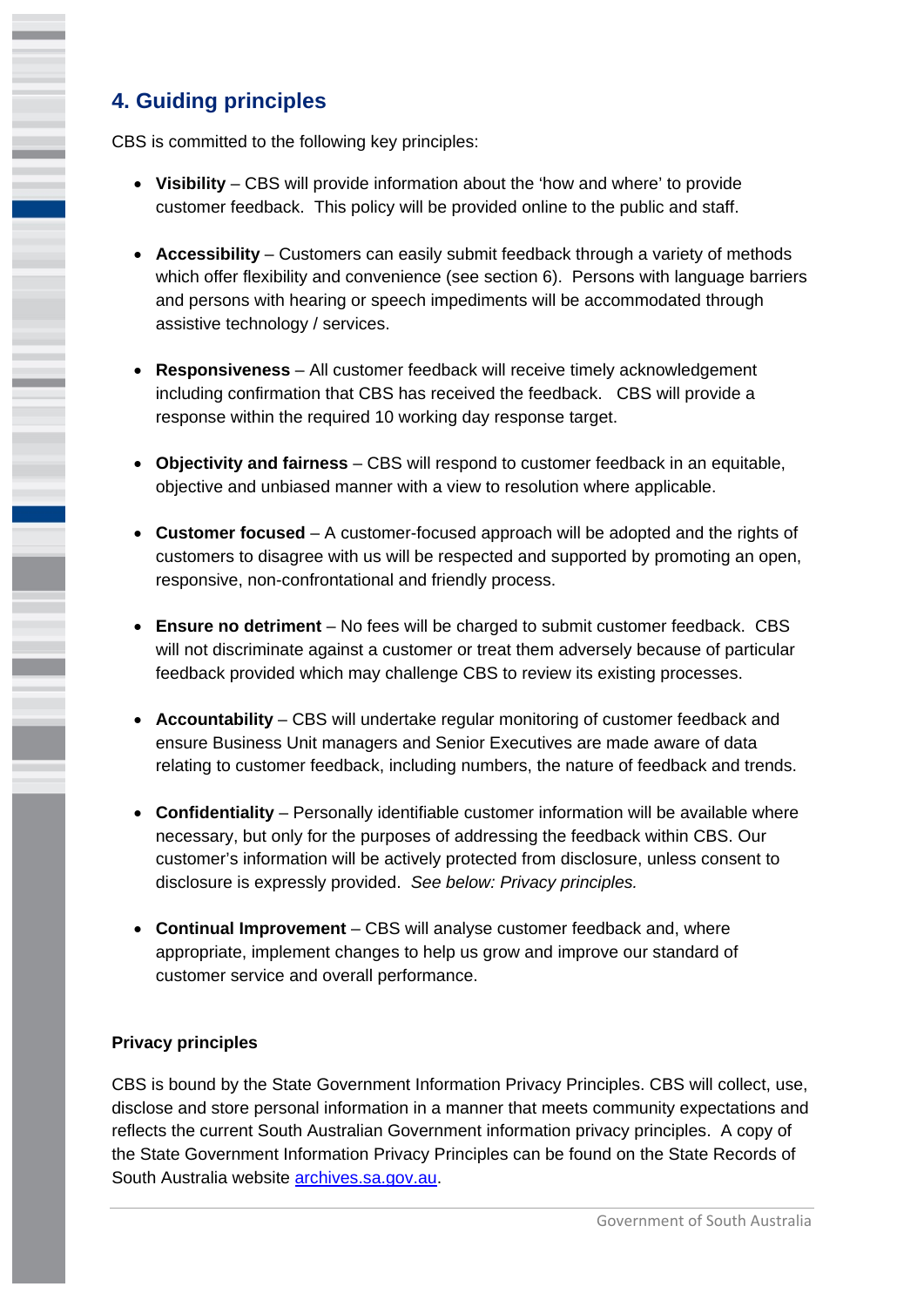# **5. How customers may provide feedback**

Methods available to provide CBS with feedback include:

- 1. Online cbs.sa.gov.au/contact-us
	- Please select 'Contact Us'
	- Select "I would like to: Compliment, complain or give feedback about a service provided by CBS"; and
	- select the appropriate type of feedback
- 2. Email CBSregservices@sa.gov.au
- 3. Post Please send your correspondence to the following address: Customer Feedback Consumer and Business Services Regulatory Services GPO Box 1719 Adelaide SA 5001
- 4. Telephone 131 882

Discuss your customer feedback with a member of our friendly CBS staff.

5. In person Customer Service Centre Ground Floor, 91 Grenfell Street Adelaide SA 5000

> The CBS Customer Service Centre is the first point of contact for enquiries and customer feedback.

#### **Accessibility and assistance**

For customers who do not have English as their first language or customers who are hearing impaired or mute, the Australian Government provides the following services:

- Translating and Interpreting Service (TIS): call 131 450
- National Relay Service (Speak and Listen): call 1300 555 727
- National Relay Service (TTY users): call 133 677
- Internet relay users can make an online call at: relayservice.gov.au

 Customers using these services can request to be put through to CBS via telephone on **131 882** to provide customer feedback or to make an enquiry.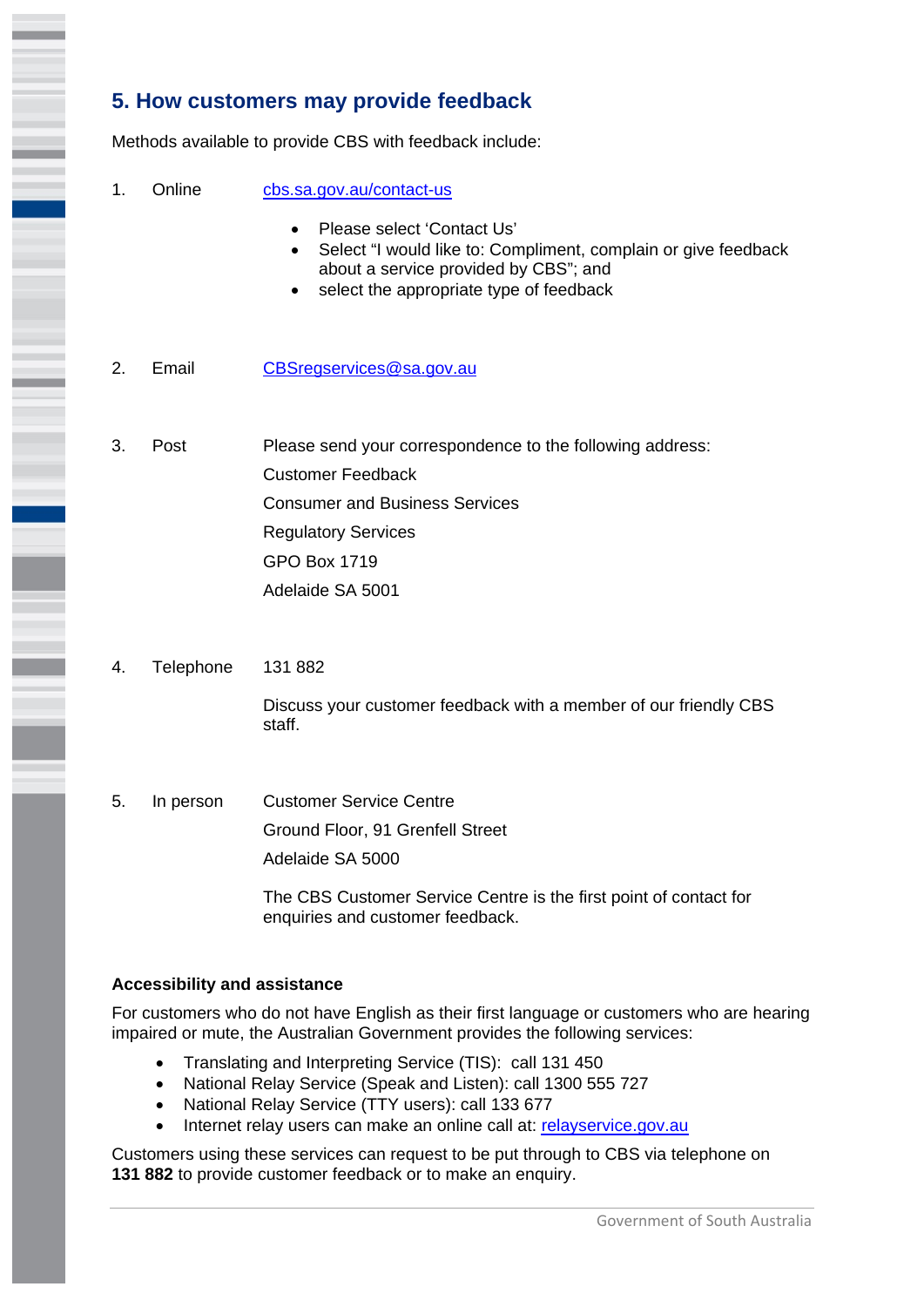# **6. Management of customer feedback**

#### **How CBS handles Complaints**

#### *1. Complaint received*

All complaints received by CBS are logged in an internal online system along with the details of the complaint. This creates a unique file and file number for referencing.

The complaint is then sent to the appropriate Business Unit manager for assessment.

#### *2. Complaint acknowledged*

 $\overline{a}$ 

For complaints received online through the website or via email, an acknowledgment email is sent automatically, within the hour.

For complaints received via letter, an acknowledgment letter is sent promptly within two business days.

#### *3. Complaint assessed*

The appropriate manager will review the complaint and firstly determine whether it does relate to CBS or whether the complaint should be referred to another agency.

Assuming CBS is the appropriate agency, the manager will analyse the issue and seek to address the issues personally or delegate to another senior staff member.

#### *4. Complaint resolved and closed*

CBS aims for the resolution of a complaint to be outcome-focused. We will endeavour to find flexible or alternative solutions to meet our customers' expectations while using the available technologies to assist in a prompt resolution.

Outcome based actions may include a letter or phone call explaining and clarifying CBS processes, an explanation of why the issue occurred, an apology, an undertaking to update and improve processes or other appropriate resolutions.

Every complaint must have an outcome recorded which explains:

- How the issue was assessed;
- What action was taken to address the issue / what was the response to the customer; and
- If applicable, what steps were taken to correct the problem and ensure it is not repeated (noting that not all complaints will be justified and/or rational).

#### *5. Response provided*

 within 10 working days to address the complaint. CBS will provide a response to the customer, either via email, letter or telephone,

CBS respects the wishes of any customer who elects to not be contacted.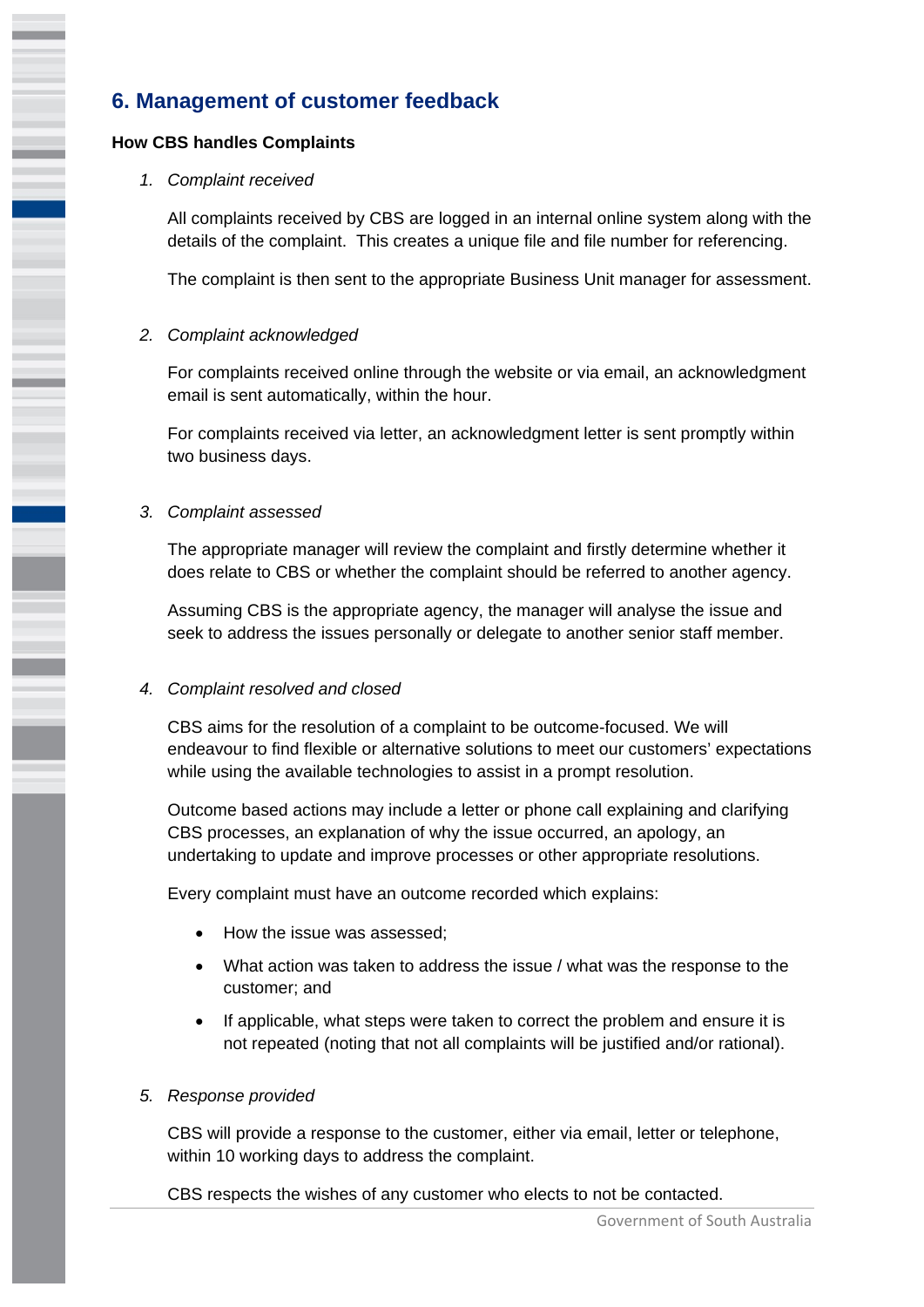*6. Option for Review*

A customer who makes a complaint will be given information about the process for having their complaint reviewed or escalated if they are not happy with the outcome or the handling of the matter. There is more information on this process in section 7.

#### **How CBS handles Compliments**

 $\overline{a}$ 

i

CBS welcomes compliments and values them as an important form of feedback. We send an acknowledgment letter to all customers who provide a compliment.

Compliments about individual staff members are passed on to the applicable staff member and their manager.

If a compliment relates to a particular business unit, the manager may send out a group email congratulating the business unit as a whole or raise the compliment at a meeting.

If a compliment relates to CBS as a whole, the Senior Executive Group may wish to publish the compliment in the CBS internal newsletter update.

#### **How CBS handles General Feedback**

General Feedback or 'suggestions' are also recorded in CBS' internal recording system and given a file number, alongside complaints and compliments. Feedback, which asks CBS to consider making certain changes to its operations, is greatly valued by CBS and we will provide an acknowledgment letter.

If the person providing general feedback does not wish to be contacted, then CBS will respect those wishes. However, in any case, CBS will take feedback on board and carefully consider the proposed ideas presented regardless.

#### **Timeframes**

Upon receipt of your letter, email or website submission, CBS will promptly send a written acknowledgement of your feedback.

CBS aims to provide a response within 10 working days either via email, letter or telephone. However, if your feedback is of significant complexity, it may take longer to receive a response. At minimum, we will provide an update within 10 working days, advising that the feedback is still undergoing assessment and consideration.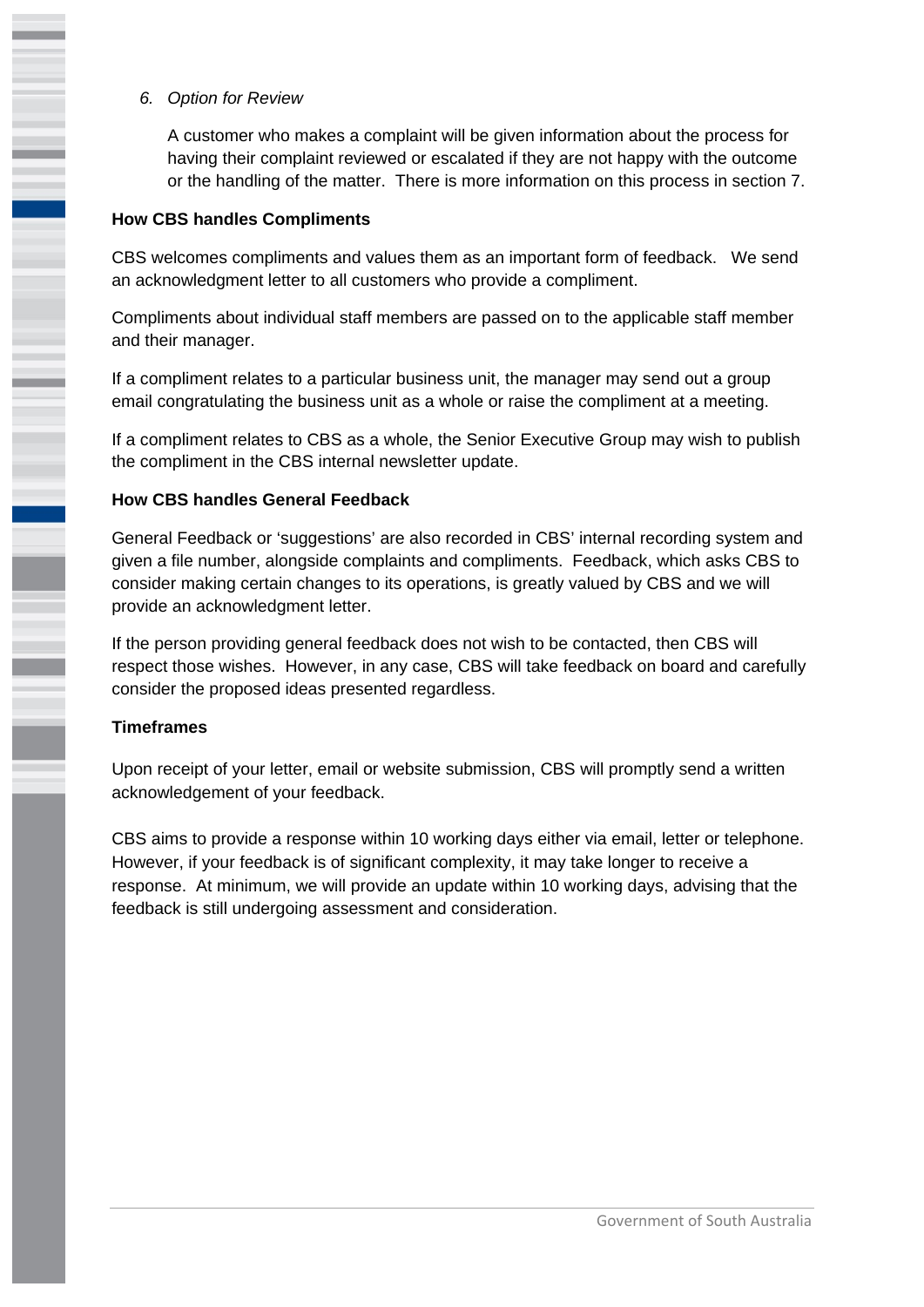# **7. Review process**

### **Our review process for escalating customer feedback**

If you have submitted a complaint, or received a response from CBS and you are still dissatisfied with the issue or the way the complaint was handled, you may request for the complaint to be reviewed. This request can only be made formally via letter or email.

Please note that there is no right to a review **within CBS**. The review process is discretionary. However, CBS will endeavour to honour all reasonable requests for review.

The review process involves the following steps:

- 1. In the first instance, the matter will return to the Business Unit manager who will reconsider the issue and review the details provided.
- 2. If the issue remains unresolved, it may then be referred to the General Manager, Regulatory Services, CBS. Regulatory Services is independent of the other servicebased business units.
- 3. If the issue remains unresolved, it may be escalated to the director of the relevant business unit for review or to the Commissioner, CBS, for final review.
- 4. If the issue still remains unresolved by CBS, you will be advised of your option to escalate your grievance to Ombudsman SA - an independent, free service available to both residential and business customers. The Ombudsman can assist with concerns regarding CBS' processes used to make decisions and determine if they are fair, reasonable and lawful. The contact details for the Ombudsman are available in Section 11.

### **8. Unreasonable conduct**

### **Managing unreasonable conduct**

CBS is committed to being accessible and responsive to all persons who provide feedback. At the same time, our success depends on:

- our ability to do our work and perform our functions in the most effective and efficient way possible;
- the health, safety and security of our staff; and
- our ability to allocate our resources fairly across all feedback we receive.

If a person behaves unreasonably in their dealings with us, this conduct can significantly affect the progress and efficiency of our work.

CBS reserves the right to take proactive and decisive action to manage any conduct that negatively affects us and we will support staff to do the same in accordance with this policy.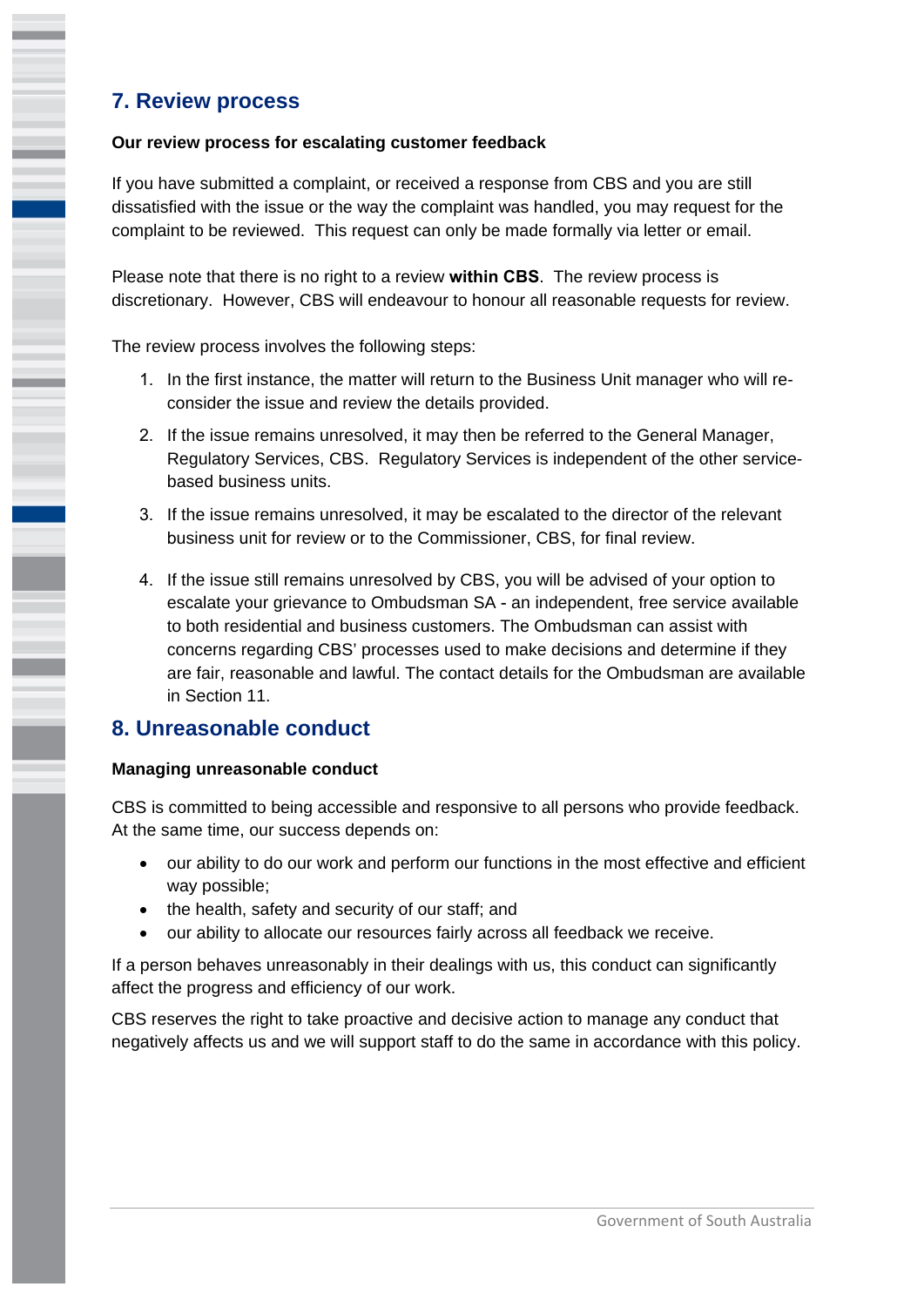#### **Vexatious, malicious or fraudulent complaints**

CBS may elect not to review or provide a response to complaints which are considered to be vexatious, malicious or fraudulent. A complaint may fall into this category if it appears, on reasonable assessment, to be baseless, without merit or intended to cause harassment or undue expense to CBS.

# **9. Reporting**

ī

### **Records and Reporting**

#### *Complaints, Compliments and Feedback Reporting System*

CBS utilises an online records keeping system known as the Complaints, Compliments and Feedback Register (CCF Register). It is a priority to record data as soon as possible and as accurately as possible. CBS records:

- Customer details
- Complaint, compliment or feedback details
- How would the customer like the issue resolved
- Does the issue relate to a previous issue or a group of previous issues
- If so, CBS can link the issues together

All data recorded is done so in accordance with the State Government Information Privacy Principles. Confidentiality of customer information is paramount and is only shared internally for the purposes of resolving an issue.

#### *Annual reporting requirements*

CBS is required to report the number and type of complaints each year, as per section 3.22 of *DPC Circular 13: Annual Reporting Requirements.* 

### *Monthly reporting*

Regular analysis of reports enables trends to be monitored, the quality of customer service to be measured and improvements to be made to our systems. The Regulatory Services section of CBS provides a monthly monitoring report to the Commissioner and Senior Executive Group. The monthly report outlines:

- The number of complaints, compliments and feedback received;
- any issues arising from complaints and feedback, especially complaint trends and systemic issues; and
- any formal requests received to have a complaint reviewed.

When reporting on feedback data, CBS will endeavour to make note of any internal or external factors that could have impacted the period under review. Potential factors could include: changes to legislation or applicable policies, organisational structures or responsibilities, resources or systems.